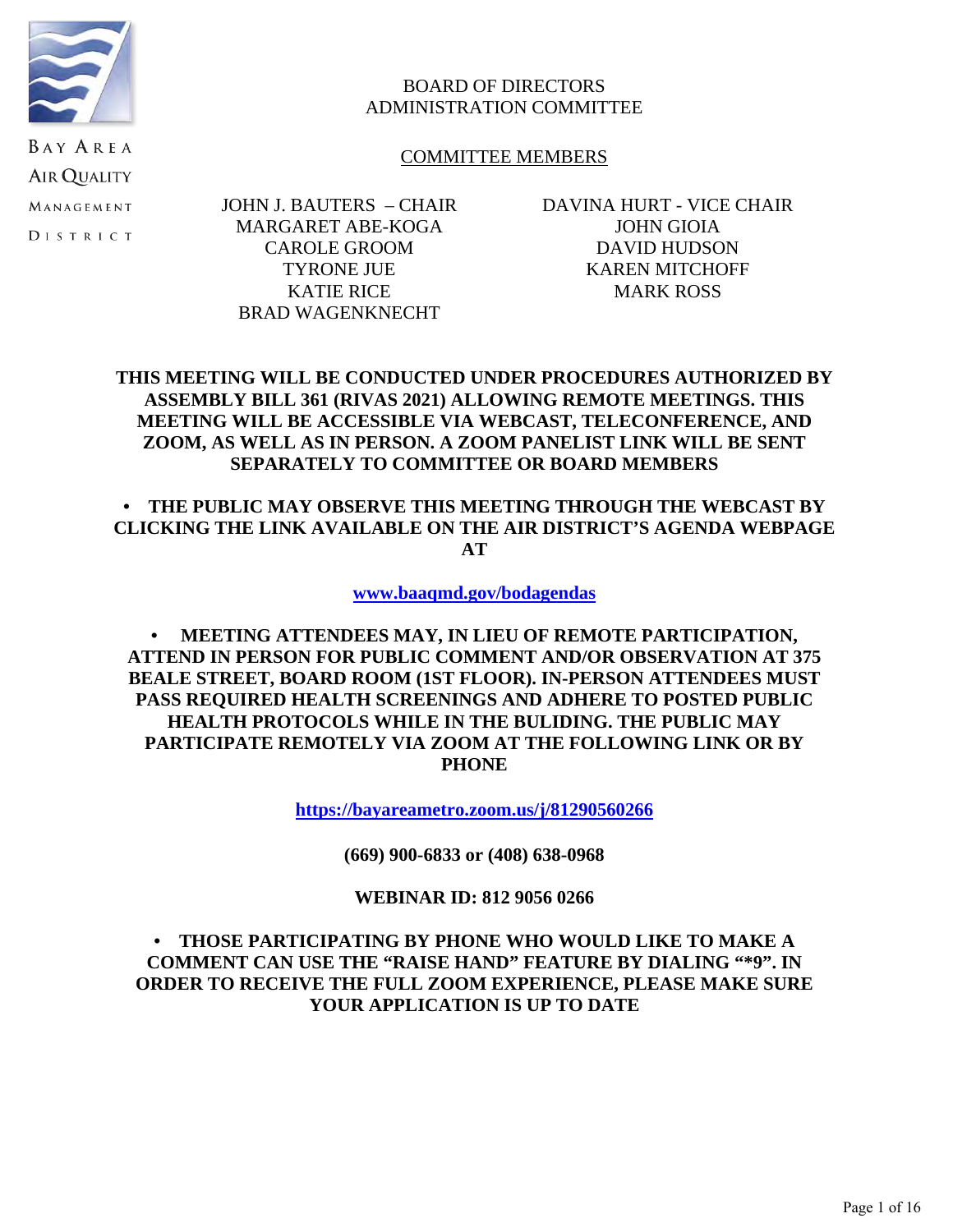# **ADMINISTRATION COMMITTEE MEETING AGENDA**

## **WEDNESDAY, JUNE 15, 2022 11:00 AM**

### 1. **Call to Order - Roll Call**

#### 2. **Pledge of Allegiance**

#### 3. **Public Meeting Procedure**

*The Committee Chair shall call the meeting to order and the Clerk of the Boards shall take roll of the Committee members.* 

*This meeting will be webcast. To see the webcast, please visit [www.baaqmd.gov/bodagendas](https://www.baaqmd.gov/bodagendas) at the time of the meeting. Closed captioning may contain errors and omissions and are not certified for their content or form.* 

*Public Comment on Agenda Items: The public may comment on each item on the agenda as the item is taken up. Members of the public who wish to speak on matters on the agenda for the meeting, will have two minutes each to address the Committee. No speaker who has already spoken on that item will be entitled to speak to that item again.*

#### **CONSENT CALENDAR (Item 4)**

4. Approval of the Minutes of April 20, 2022

*The Committee will consider approving the attached draft minutes of the Administration Committee meeting of April 20, 2022.* 

#### **PRESENTATIONS (Items 5 - 6)**

5. Management Audit District Wide Risk Assessment Presentation

*This item is informational only and will be presented by John Chiladakis, Director of Information Services, and George Skiles and Lynda McCallum of Sjoberg Evashenk.*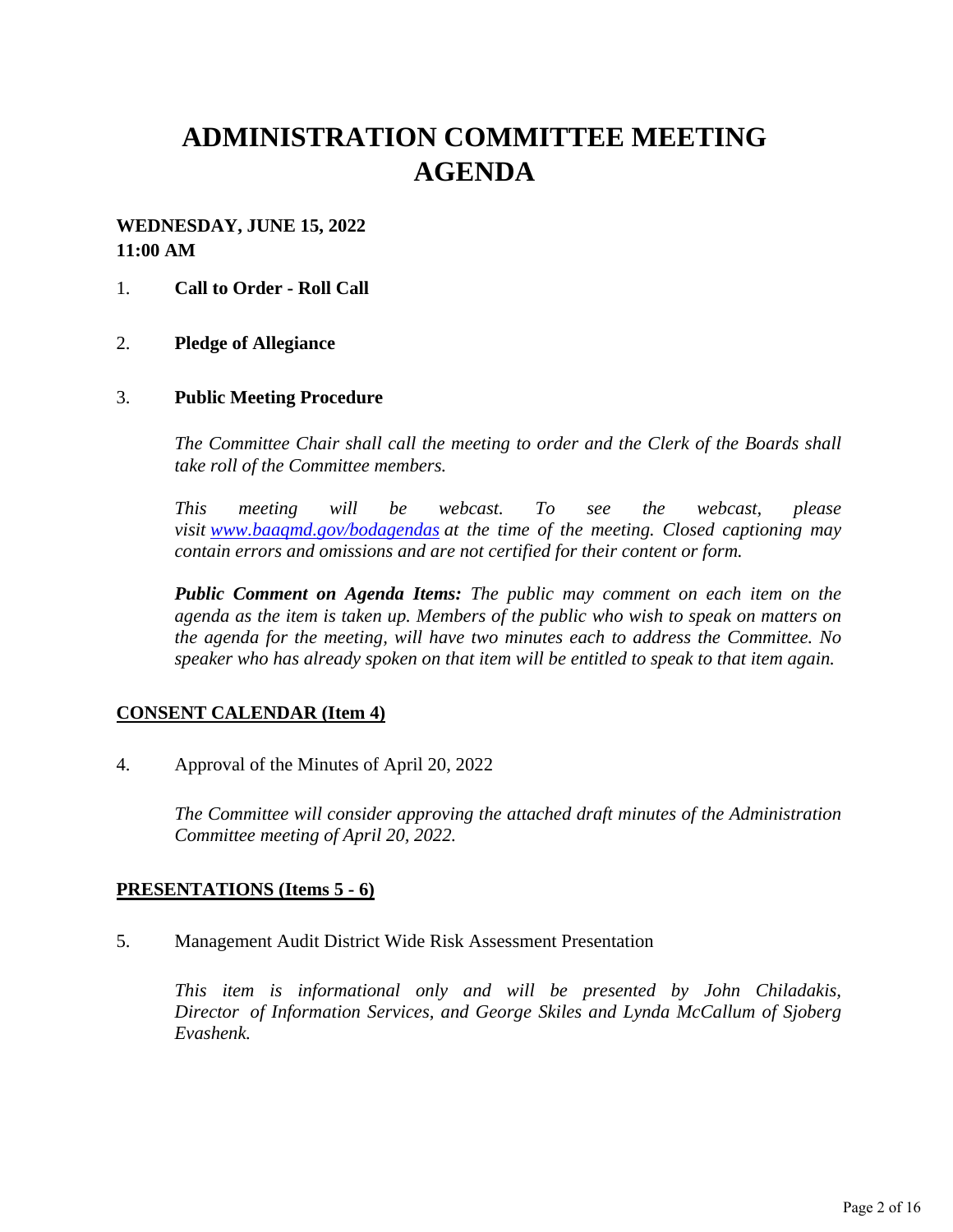### 6. Bay Area Regional Collaborative (BARC) Update

*This is an informational item only and will be presented by Allison Brooks, BARC Executive Director.* 

### **OTHER BUSINESS**

7. Public Comment on Non-Agenda Matters

*Pursuant to Government Code Section 54954.3 Members of the public who wish to speak on matters not on the agenda for the meeting, will have two minutes each to address the Committee.*

8. Committee Member Comments

*Any member of the Committee, or its staff, on his or her own initiative or in response to questions posed by the public, may: ask a question for clarification, make a brief announcement or report on his or her own activities, provide a reference to staff regarding factual information, request staff to report back at a subsequent meeting concerning any matter or take action to direct staff to place a matter of business on a future agenda. (Gov't Code § 54954.2)*

9. Time and Place of Next Meeting

*Wednesday, July 20, 2022, at 11:00 a.m., in person and via webcast, teleconference, or Zoom, pursuant to procedures in accordance with Assembly Bill 361 (Rivas 2021).* 

10. Adjournment

*The Committee meeting shall be adjourned by the Chair.*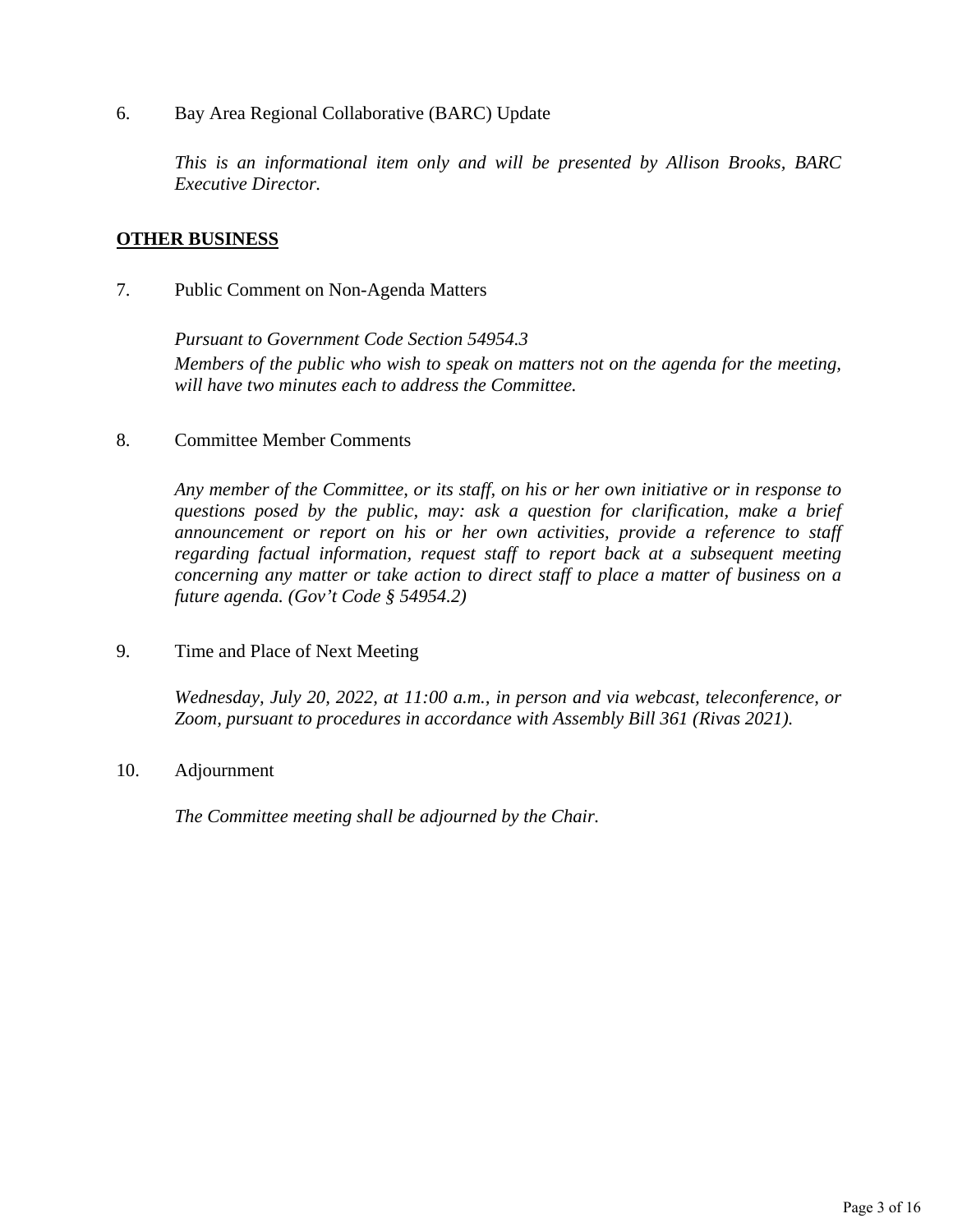**(415) 749-4941 FAX: (415) 928-8560 BAAQMD homepage: [www.baaqmd.gov](http://www.baaqmd.gov/)**

 Any writing relating to an open session item on this Agenda that is distributed to all, or a majority of all, members of the body to which this Agenda relates shall be made available at the Air District's offices at 375 Beale Street, Suite 600, San Francisco, CA 94105, at the time such writing is made available to all, or a majority of all, members of that body.

#### **Accessibility and Non-Discrimination Policy**

The Bay Area Air Quality Management District (Air District) does not discriminate on the basis of race, national origin, ethnic group identification, ancestry, religion, age, sex, sexual orientation, gender identity, gender expression, color, genetic information, medical condition, or mental or physical disability, or any other attribute or belief protected by law.

It is the Air District's policy to provide fair and equal access to the benefits of a program or activity administered by Air District. The Air District will not tolerate discrimination against any person(s) seeking to participate in, or receive the benefits of, any program or activity offered or conducted by the Air District. Members of the public who believe they or others were unlawfully denied full and equal access to an Air District program or activity may file a discrimination complaint under this policy. This non-discrimination policy also applies to other people or entities affiliated with Air District, including contractors or grantees that the Air District utilizes to provide benefits and services to members of the public.

Auxiliary aids and services including, for example, qualified interpreters and/or listening devices, to individuals who are deaf or hard of hearing, and to other individuals as necessary to ensure effective communication or an equal opportunity to participate fully in the benefits, activities, programs and services will be provided by the Air District in a timely manner and in such a way as to protect the privacy and independence of the individual. Please contact the Non-Discrimination Coordinator identified below at least three days in advance of a meeting so that arrangements can be made accordingly.

If you believe discrimination has occurred with respect to an Air District program or activity, you may contact the Non-Discrimination Coordinator identified below or visit our website at [www.baaqmd.gov/accessibility](http://www.baaqmd.gov/accessibility) to learn how and where to file a complaint of discrimination.

Questions regarding this Policy should be directed to the Air District's Non-Discrimination Coordinator, Suma Peesapati, at (415) 749-4967 or by email at [speesapati@baaqmd.gov](mailto:speesapati@baaqmd.gov).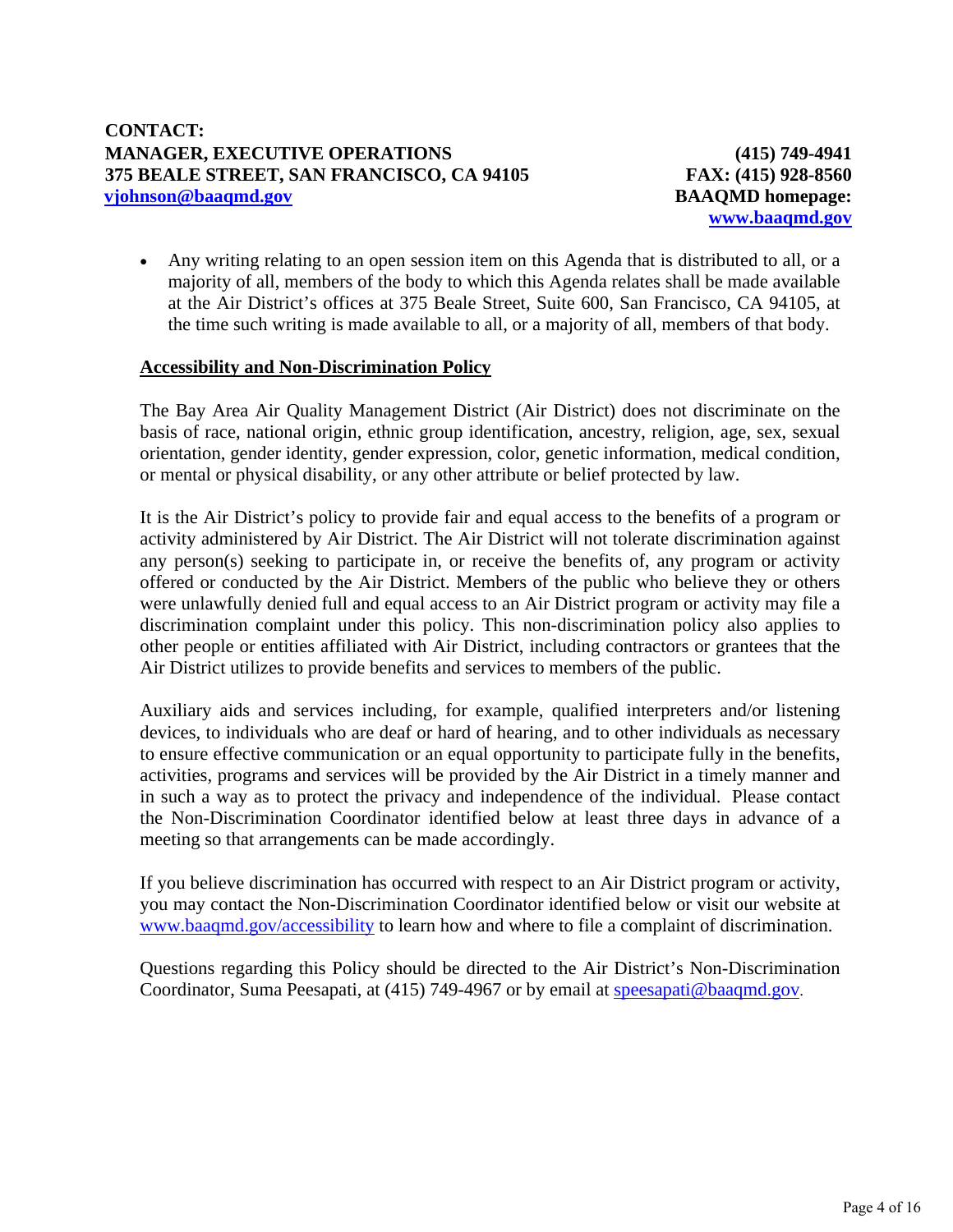# **BAY AREA AIR QUALITY MANAGEMENT DISTRICT 375 BEALE STREET, SAN FRANCISCO, CA 94105 FOR QUESTIONS PLEASE CALL (415) 749-4941 EXECUTIVE OFFICE: MONTHLY CALENDAR OF AIR DISTRICT MEETINGS**

## **JUNE 2022**

| <b>TYPE OF MEETING</b>                                                                                                                             | <b>DAY</b>      | <b>DATE</b> | <b>TIME</b>  | <b>ROOM</b>                                                                                          |
|----------------------------------------------------------------------------------------------------------------------------------------------------|-----------------|-------------|--------------|------------------------------------------------------------------------------------------------------|
| <b>Advisory Council Meeting - CANCELLED</b>                                                                                                        | <b>Monday</b>   | 13          | 8:30 a.m.    | Webcast only pursuant to<br><b>Assembly Bill 361</b>                                                 |
| <b>Board of Directors Legislative Committee</b>                                                                                                    | <b>Monday</b>   | 13          | $1:00$ p.m.  | Webcast only pursuant to<br><b>Assembly Bill 361</b>                                                 |
| <b>Board of Directors Stationary Source and</b><br><b>Climate Impacts Committee</b>                                                                | <b>Monday</b>   | 13          | 2:30 p.m.    | Webcast only pursuant to<br><b>Assembly Bill 361</b>                                                 |
| <b>Board of Directors Meeting</b>                                                                                                                  | Wednesday       | 15          | $9:00$ a.m.  | 1st Floor, Board Room<br>(In person option available)<br>and REMOTE<br>pursuant to Assembly Bill 361 |
| <b>Board of Directors Administration</b><br><b>Committee</b>                                                                                       | Wednesday       | 15          | $11:00$ a.m. | 1st Floor, Board Room<br>(In person option available)<br>and REMOTE<br>pursuant to Assembly Bill 361 |
| <b>Board of Directors Stationary Source and</b><br>Climate Impacts Committee - CANCELLED &<br>RESCHEDULED TO MONDAY, JUNE 13, 2022 AT<br>2:30 P.M. | <b>Monday</b>   | 20          | $9:00$ a.m.  | Webcast only pursuant to<br><b>Assembly Bill 361</b>                                                 |
| <b>Board of Directors Budget and Finance</b><br><b>Committee - CANCELLED</b>                                                                       | Wednesday       | 22          | $9:30$ a.m.  | Webcast only pursuant to<br><b>Assembly Bill 361</b>                                                 |
| <b>Board of Directors Mobile Source and</b><br><b>Climate Impacts Committee - CANCELLED</b>                                                        | <b>Thursday</b> | 23          | 9:30 a.m.    | Webcast only pursuant to<br><b>Assembly Bill 361</b>                                                 |
| <b>Path to Clean Air Community Emissions</b><br><b>Reduction Plan Steering Committee</b>                                                           | <b>Monday</b>   | 27          | 5:30 p.m.    | Webcast only pursuant to<br><b>Assembly Bill 361</b>                                                 |
| <b>Community Advisory Council Meeting</b>                                                                                                          | <b>Thursday</b> | 30          | 6:00 p.m.    | Webcast only pursuant to<br><b>Assembly Bill 361</b>                                                 |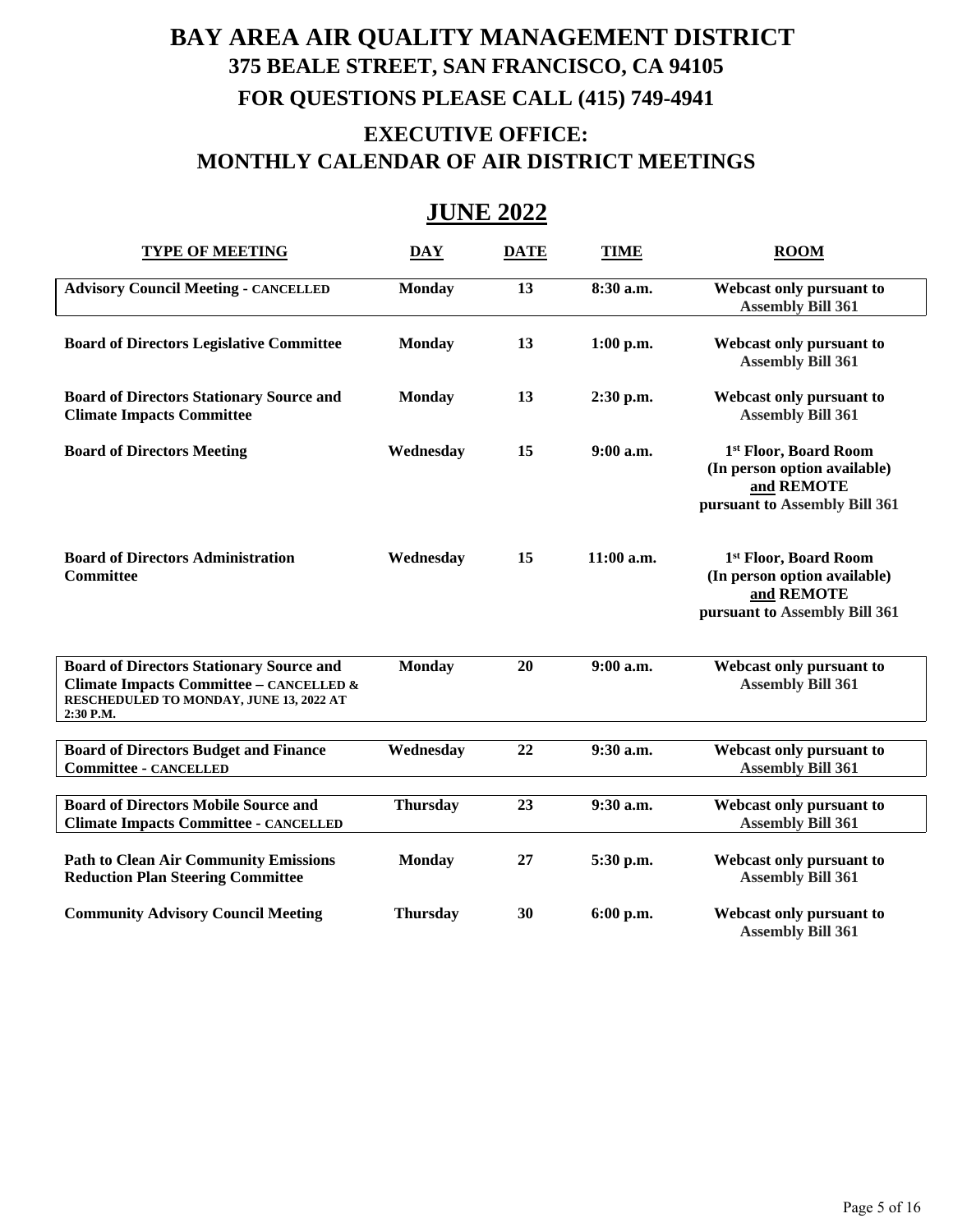# **JULY 2022**

| <b>TYPE OF MEETING</b>                                                                   | <b>DAY</b>      | <b>DATE</b> | <b>TIME</b> | <b>ROOM</b>                                                                                          |
|------------------------------------------------------------------------------------------|-----------------|-------------|-------------|------------------------------------------------------------------------------------------------------|
| <b>Board of Directors Meeting</b>                                                        | Wednesday       | 6           | $9:00$ a.m. | 1st Floor, Board Room<br>(In person option available)<br>and REMOTE<br>pursuant to Assembly Bill 361 |
| <b>Board of Directors Community Equity,</b><br><b>Health and Justice Committee</b>       | <b>Thursday</b> | 7           | $9:30$ a.m. | Webcast only pursuant to<br><b>Assembly Bill 361</b>                                                 |
| <b>Advisory Council Meeting</b>                                                          | <b>Monday</b>   | 11          | 8:30 a.m.   | Webcast only pursuant to<br><b>Assembly Bill 361</b>                                                 |
| <b>Board of Directors Legislative Committee</b>                                          | <b>Monday</b>   | 11          | $1:00$ p.m. | Webcast only pursuant to<br><b>Assembly Bill 361</b>                                                 |
| <b>Board of Directors Stationary Source and</b><br><b>Climate Impacts Committee</b>      | <b>Monday</b>   | 18          | 9:00 a.m.   | Webcast only pursuant to<br><b>Assembly Bill 361</b>                                                 |
| <b>Path to Clean Air Community Emissions</b><br><b>Reduction Plan Steering Committee</b> | <b>Monday</b>   | 18          | 5:30 p.m.   | Webcast only pursuant to<br><b>Assembly Bill 361</b>                                                 |
| <b>Board of Directors Meeting</b>                                                        | Wednesday       | 20          | 9:00 a.m.   | 1st Floor, Board Room<br>(In person option available)<br>and REMOTE<br>pursuant to Assembly Bill 361 |
| <b>Board of Directors Administration</b><br>Committee                                    | Wednesday       | 20          | 11:00 a.m.  | 1st Floor, Board Room<br>(In person option available)<br>and REMOTE<br>pursuant to Assembly Bill 361 |
| <b>Board of Directors Budget and Finance</b><br><b>Committee</b>                         | Wednesday       | 27          | $9:30$ a.m. | Webcast only pursuant to<br><b>Assembly Bill 361</b>                                                 |
| <b>Board of Directors Mobile Source and</b><br><b>Climate Impacts Committee</b>          | <b>Thursday</b> | 28          | 9:30 a.m.   | Webcast only pursuant to<br><b>Assembly Bill 361</b>                                                 |

**HL 6/9/2022 – 12:30 P.M. G/Board/Executive Office/Moncal**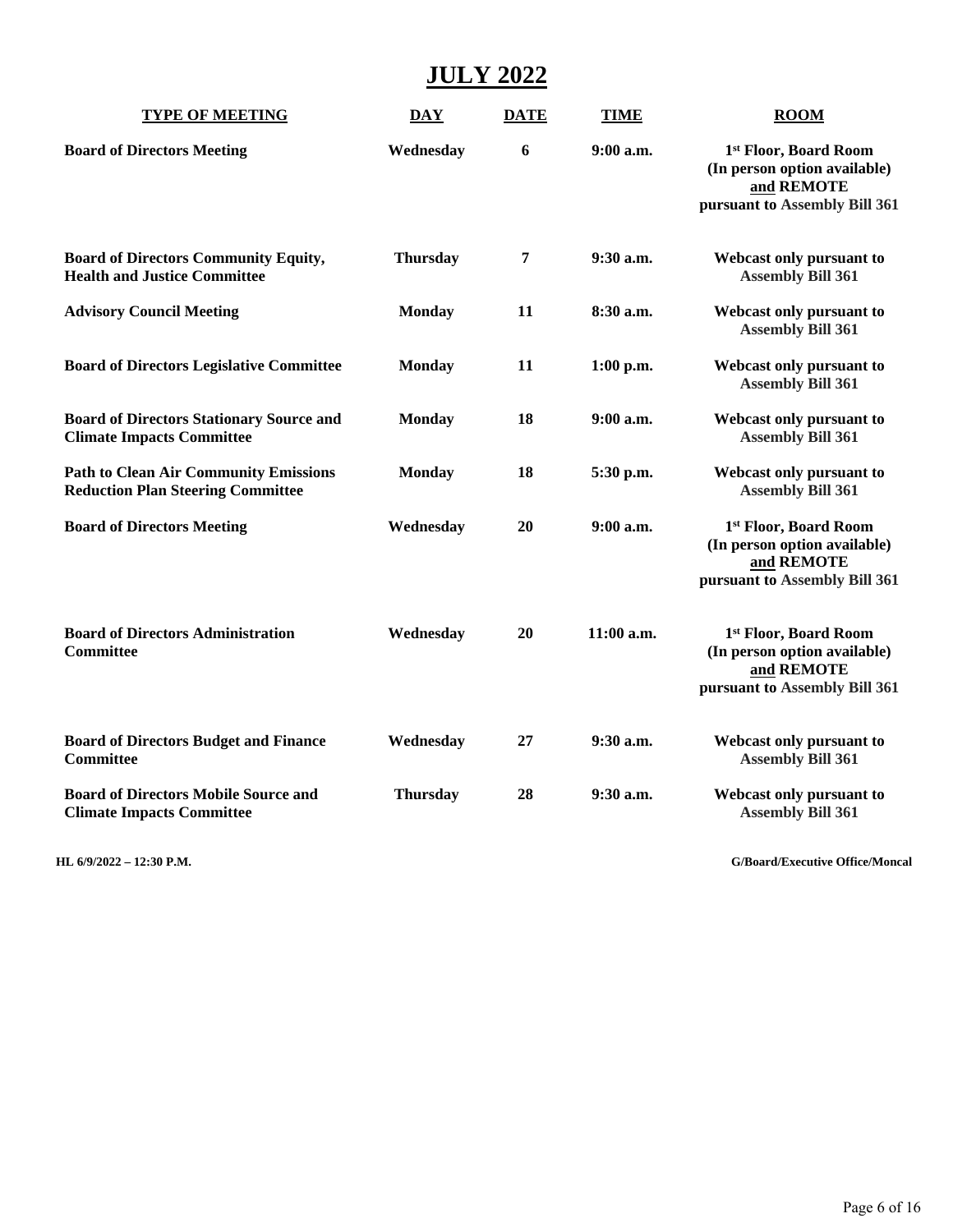## AGENDA: 4.

## **BAY AREA AIR QUALITY MANAGEMENT DISTRICT** Memorandum

- To: Chairperson John J. Bauters and Members of the Administration Committee
- From: Sharon L. Landers Interim Executive Officer/APCO

Date: June 15, 2022

Re: Approval of the Minutes of April 20, 2022

#### RECOMMENDED ACTION

Approve the attached draft minutes of the Administration Committee (Committee) meeting of April 20, 2022.

#### **BACKGROUND**

None.

#### **DISCUSSION**

Attached for your review and approval are the draft minutes of the Administration Committee meeting of April 20, 2022.

#### BUDGET CONSIDERATION/FINANCIAL IMPACT

None.

Respectfully submitted,

Sharon L. Landers Interim Executive Officer/APCO

| Prepared by: | Marcy Hiratzka  |
|--------------|-----------------|
| Reviewed by: | Vanessa Johnson |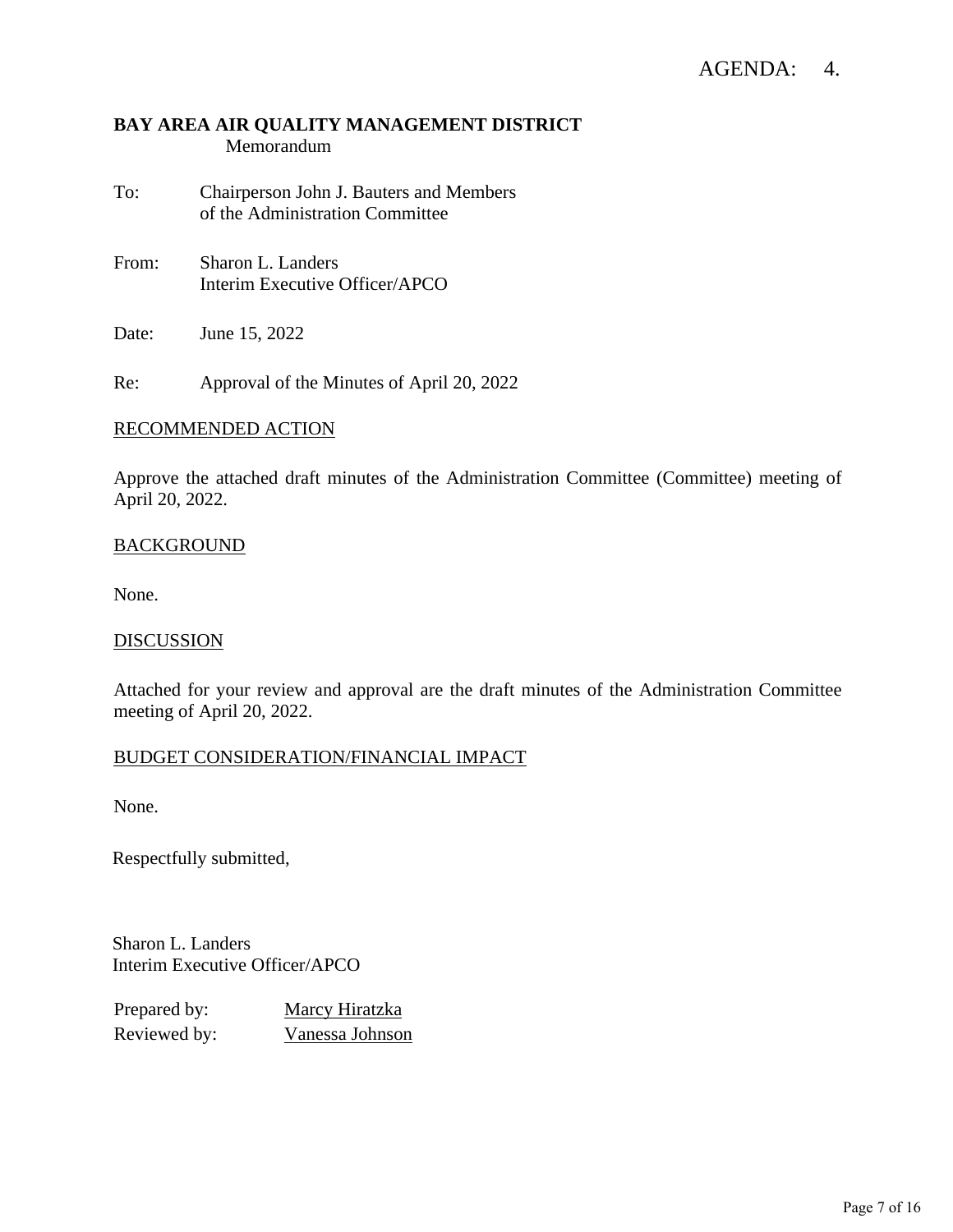## ATTACHMENTS:

1. Draft Minutes of the Administration Committee Meeting of April 20, 2022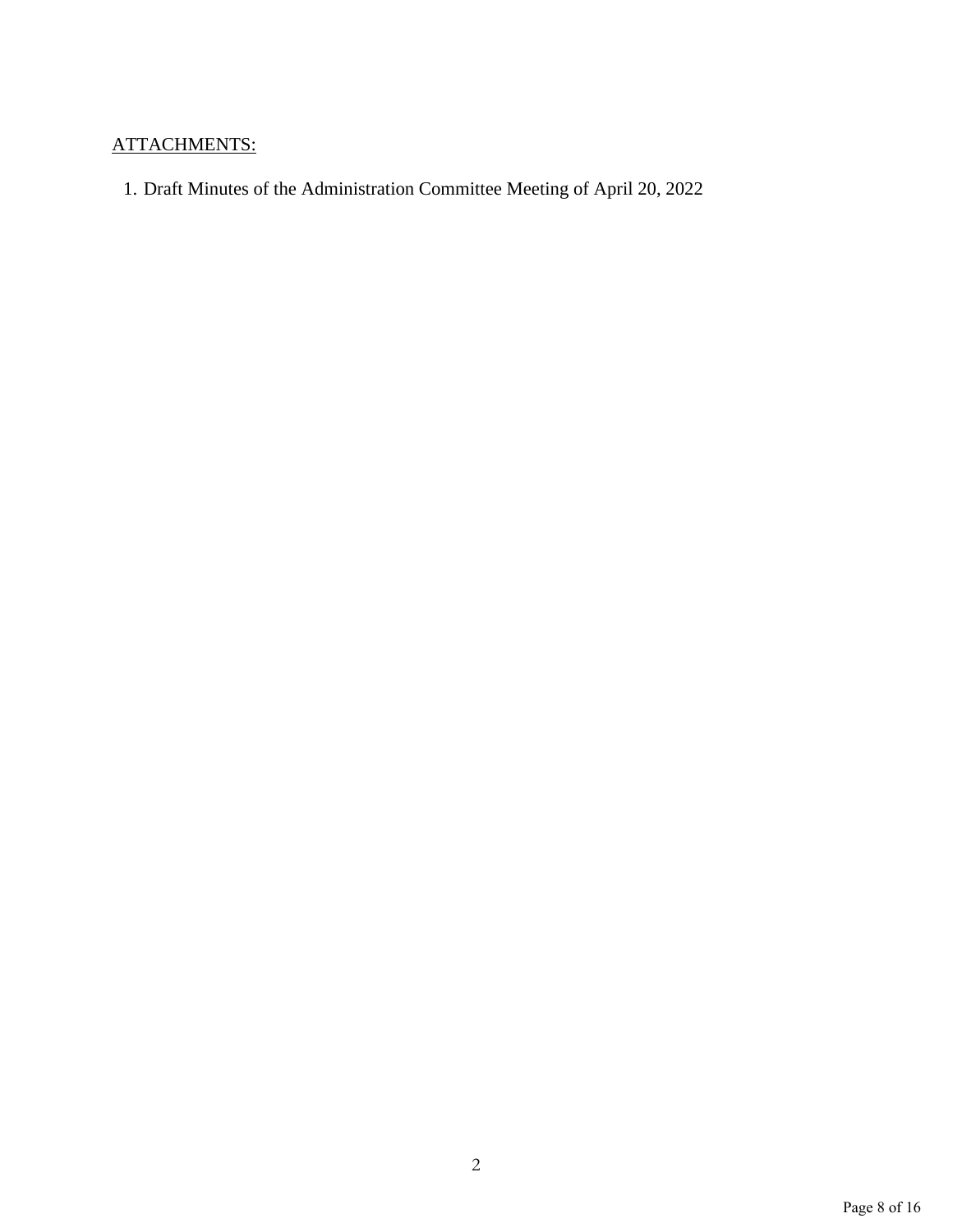Bay Area Air Quality Management District 375 Beale Street, Suite 600 San Francisco, California 94105 (415) 749-5073

## **DRAFT MINUTES**

Administration Committee Meeting Wednesday, April 20, 2022

### **This meeting was conducted under procedures authorized by Assembly Bill 361 (Rivas 2021), allowing remote meetings. Members of the Board of Directors participated both by teleconference (via Zoom) and in person.**

## **1. CALL TO ORDER – ROLL CALL**

Administration Committee (Committee) Chairperson Karen Mitchoff called the meeting to order at 12:54 p.m.

- Present: Committee Chairperson Karen Mitchoff; Committee Vice Chairperson John Bauters; and Directors Margaret Abe-Koga (ZOOM), John Gioia (ZOOM), David Hudson, Tyrone Jue, Katie Rice, Mark Ross (ZOOM).
- Absent: Directors Carole Groom and Brad Wagenknecht.

#### **2. PLEDGE OF ALLEGIANCE**

#### **3. PUBLIC MEETING PROCEDURE**

#### **CONSENT CALENDAR (ITEMS 4 – 5)**

## **4. APPROVAL OF THE MINUTES OF MARCH 16, 2022**

Public Comments

No requests received.

#### Committee Comments

None.

#### Committee Action

Director Hudson made a motion, seconded by Director Jue, to approve the Minutes of March 16, 2022; and the motion carried by the following vote of the Committee: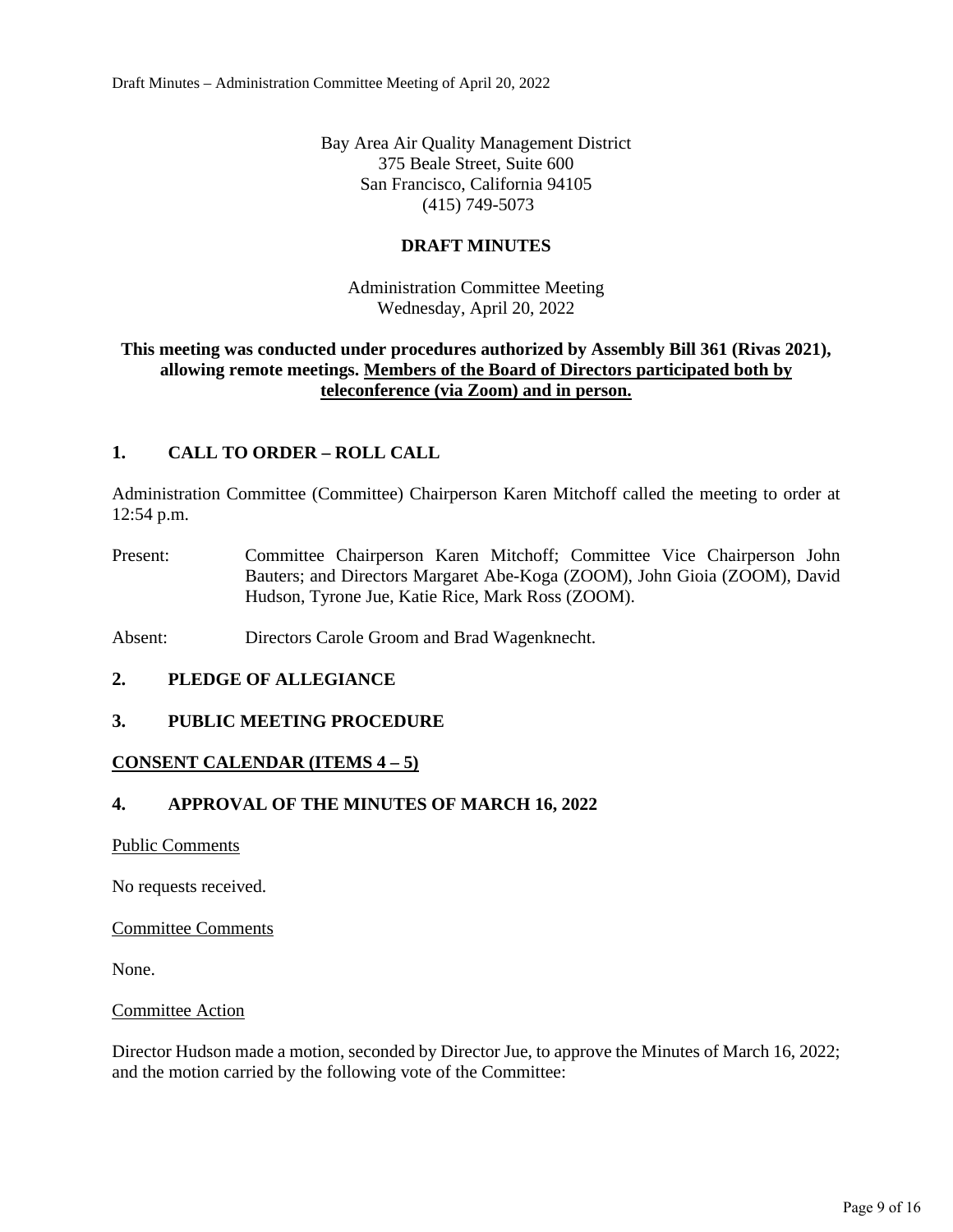| AYES:    | Abe-Koga, Bauters, Gioia, Hudson, Jue, Mitchoff, Rice, Ross. |
|----------|--------------------------------------------------------------|
| NOES:    | None.                                                        |
| ABSTAIN: | None.                                                        |
| ABSENT:  | Groom, Wagenknecht.                                          |

### **5. HEARING BOARD QUARTERLY REPORT: JANUARY 2022 – MARCH 2022**

#### Public Comments

No requests received.

Committee Comments

None.

Committee Action

None; receive and file.

#### **PRESENTATIONS**

## **6. RENEWAL OF CONTRACT FOR SPARE THE AIR ADVERTISING AND MESSAGING CAMPAIGNS (ITEM 8)**

Kristina Chu, Communications Manager, gave the staff presentation *Renewal of Contract for Spare the Air Advertising and Messaging Campaigns,* including: outcome; outline; requested action; Spare the Air Request for Proposal (RFP) background; proposals received; RFP evaluation criteria; firm evaluation scores; contractor team; and feedback requested/prompt.

Public Comments

No requests received.

#### Committee Comments

The Committee members discussed concerns about a lack of depth in the Spare the Air public surveys, the request for increased funding for this in the future; and the request for data that shows the demographics of those that the Spare the Air programs are reaching.

#### Committee Action

Director Hudson made a motion, seconded by Director Jue, to recommend the Board **authorize** the Interim Executive Officer/APCO to amend the existing contract with Allison + Partners (A+P) for the Fiscal Year Ending 2023 Spare the Air Campaigns' Advertising, Communications & Evaluation Services in an amount not to exceed \$1,950,000 for the second year of a three-year contract; and the motion **carried** by the following vote of the Committee: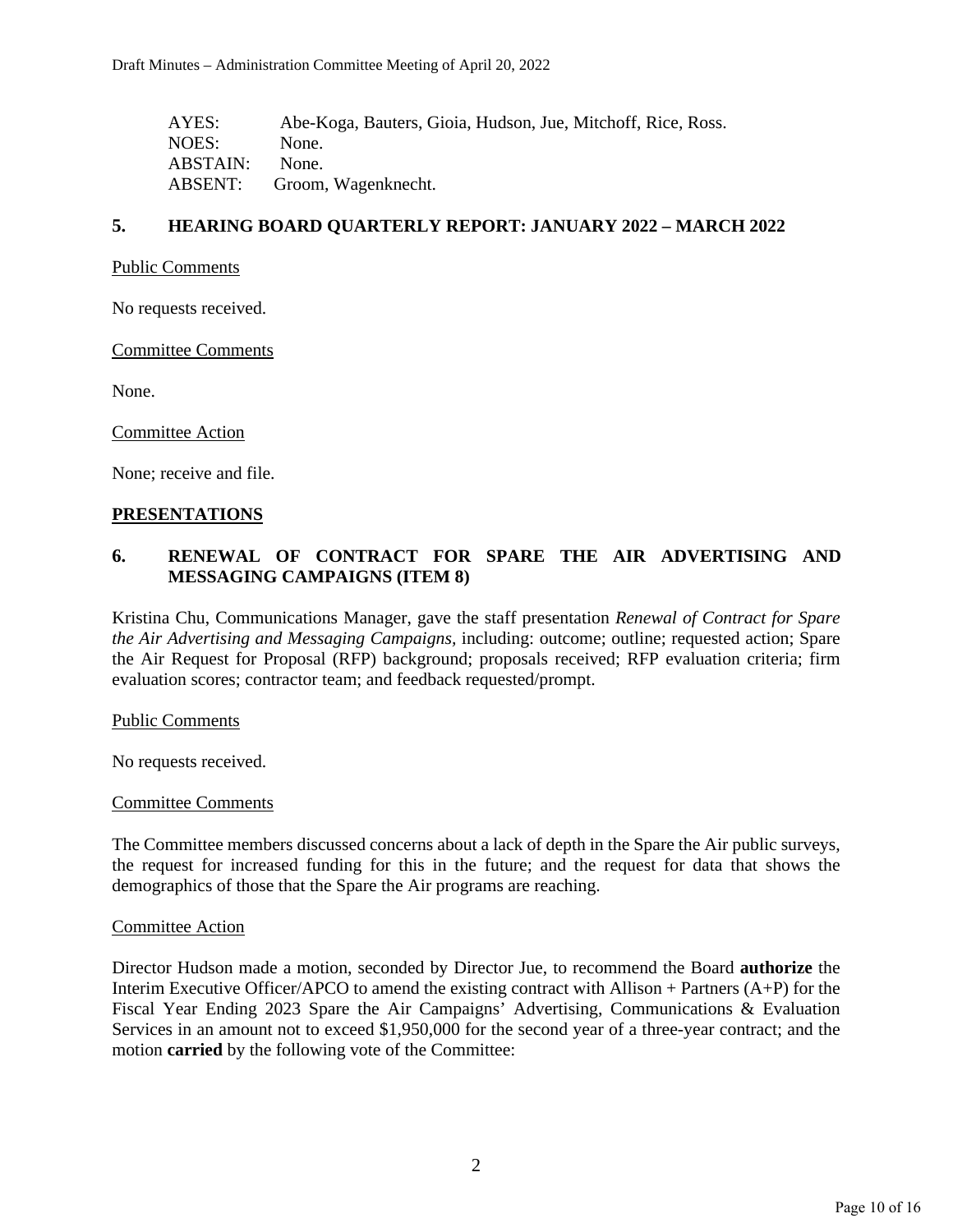| AYES:    | Abe-Koga, Bauters, Gioia, Hudson, Jue, Mitchoff, Rice, Ross. |
|----------|--------------------------------------------------------------|
| NOES:    | None.                                                        |
| ABSTAIN: | None.                                                        |
| ABSENT:  | Groom, Wagenknecht.                                          |

## **7. AIR DISTRICT BOARD COMPOSITION DISCUSSION (ITEM 9)**

Alan Abbs, Legislative Officer, gave the staff presentation *Air District Board Composition Discussion,*  including: outcome; outline; requested action; county representation; selection process; and other air districts.

#### Public Comments

Public comments were given by Jed Holtzman, San Francisco resident; Dr. Stephen Rosenblum, Palo Alto resident; Lonnie Mason, First Generation. Environmental Health & Economic Development; and LaDonna Williams, All Positives Possible.

#### Committee Comments

The Board and staff discussed whether input on this issue should be provided to the Board by the Air District's Community Advisory Council (CAC) and/or the agencies who appoint new members to the Air District's Board; varying opinions on increasing, reducing, or leaving alone the Board's current number of members, and which types of positions to add; how long the AC has existed, whether the Air District should wait to engage with the CAC about this issue, issues/items the CAC has considered thus far, and its future activities; and the fact that other entities (outside of the Air District) have the capability of sponsoring bills that would affect the Board's composition; next steps.

#### Committee Action

Although this was not originally an action item, Vice Chair Bauters made a motion, seconded by Director Hudson, to recommend the Board executes the following:

- 1. Commits to having this discussion;
- 2. Asks the Air District's Community Advisory Council whether it wishes to provide input on the matter;
- 3. Publicly outlines the Board's discussion of this matter; and
- 4. Reports back to the Committee by October 2022 so that the Board may consider a recommendation by Nov 2022.

The motion **carried** by the following vote of the Committee:

| AYES:    | Abe-Koga, Bauters, Gioia, Hudson, Jue, Mitchoff, Rice. |
|----------|--------------------------------------------------------|
| NOES:    | None.                                                  |
| ABSTAIN: | None.                                                  |
| ABSENT:  | Groom, Ross, Wagenknecht.                              |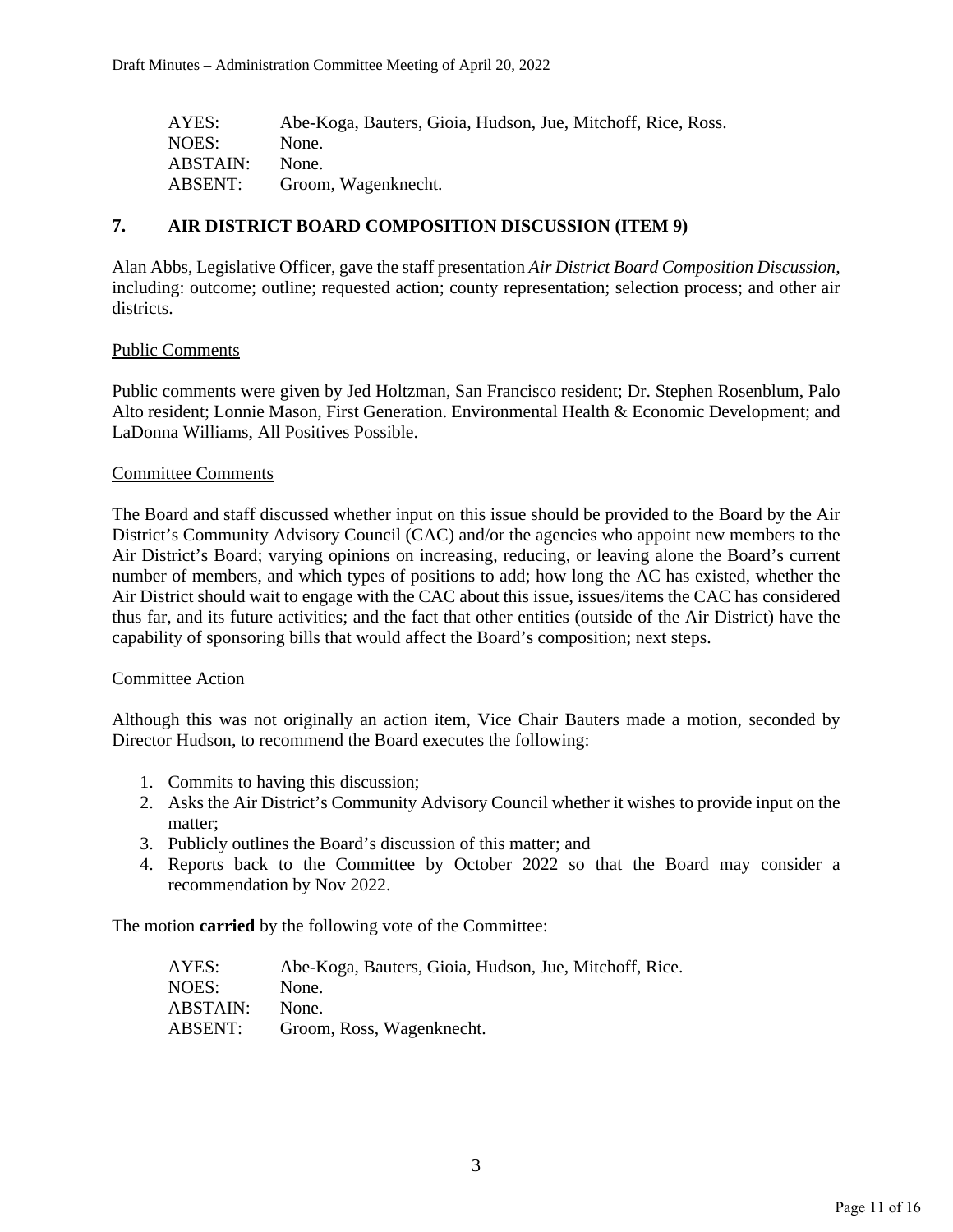## **8. MANAGEMENT AUDIT FISCAL YEAR ENDING (FYE) 2022 STAFFING UPDATE (OUT OF ORDER, ITEM 6)**

John Chiladakis, Director of Information Services, introduced George Skiles of Sjoberg Evashenk, the contractor hired by the Air District to conduct the management audit. Mr. Skiles gave the presentation *Performance Audit of District-Wide Human Resources Management,* including: project objective; and project approach.

Public Comments

No requests received.

Committee Comments

The Committee and staff discussed when this item will be brought to the Board.

## Committee Action

Although this was not an action item, the consensus of the Committee members present was to request that this item be agendized at the May 4, 2022 Board meeting, and to recommend that staff moves forward with Task Order No. 2.

## **9. BAY AREA REGIONAL COLLABORATIVE UPDATE (ITEM 7)**

Chair Mitchoff announced that this presentation would be continued until the Committee's next meeting.

## **OTHER BUSINESS**

## **10. PUBLIC COMMENT ON NON-AGENDA MATTERS**

Public comments were given by Lonnie Mason, First Generation. Environmental Health & Economic Development.

### **11. COMMITTEE MEMBER COMMENTS**

None.

## **12. TIME AND PLACE OF NEXT MEETING**

Wednesday, May 18, 2022, at 10:00 a.m., via webcast, teleconference, or Zoom, pursuant to procedures in accordance with Assembly Bill 361 (Rivas 2021).

## **13. ADJOURNMENT**

The meeting adjourned at 2:06 p.m.

Marcy Hiratzka Clerk of the Boards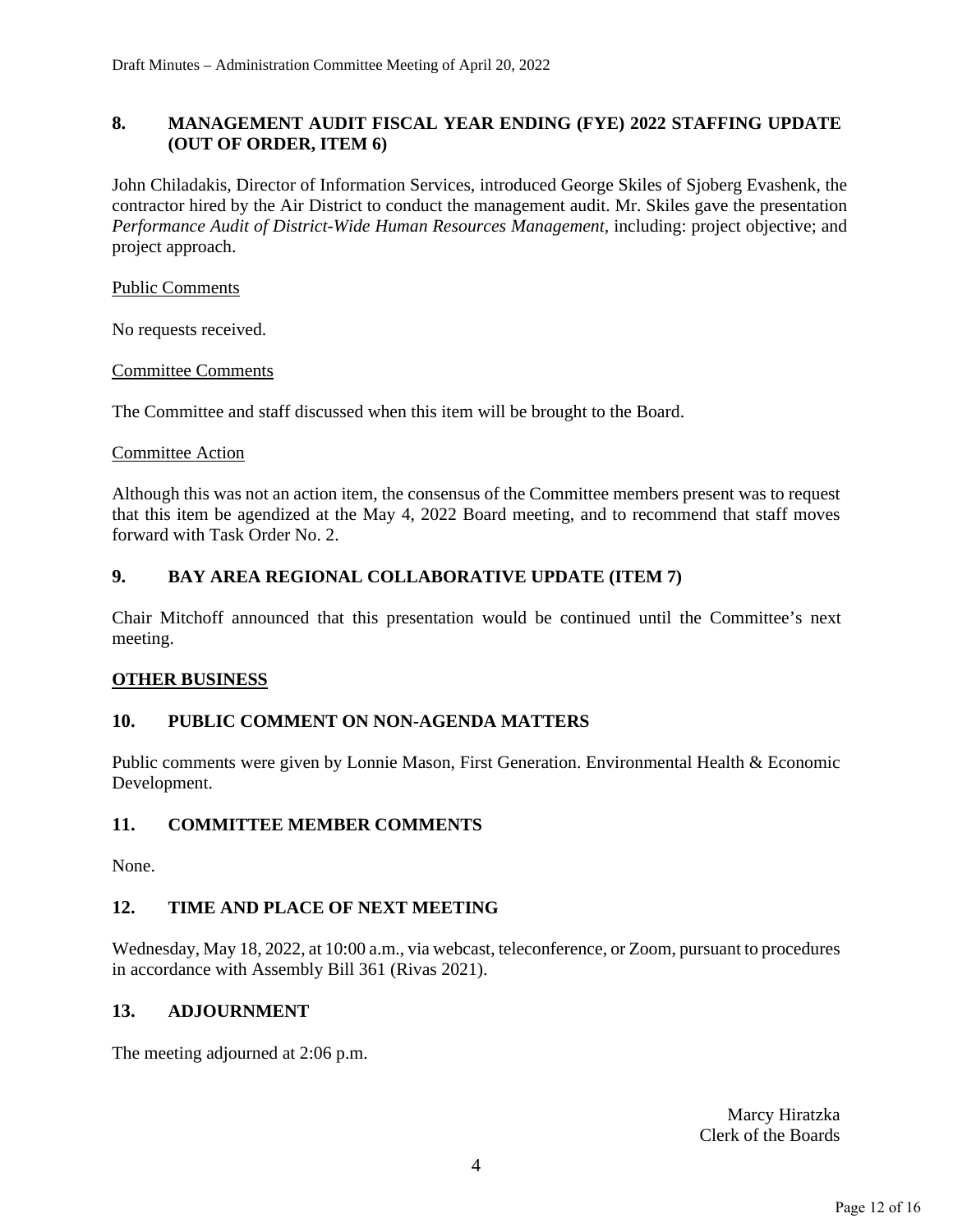## **BAY AREA AIR QUALITY MANAGEMENT DISTRICT** Memorandum

- To: Chairperson John J. Bauters and Members of the Administration Committee
- From: Sharon L. Landers Interim Executive Officer/APCO

Date: June 15, 2022

Re: Management Audit District Wide Risk Assessment Presentation

#### RECOMMENDED ACTION

None; receive and file.

#### BACKGROUND

On December 15, 2021, the Air District Board reviewed the scores for bids for management audit services and authorized the execution of a contract with the highest scoring vendor, Sjoberg Evashenk, for independent management audit services in an amount not to exceed \$250,000.

The initial task order under the contract called for a first deliverable in March 2022 to inform new Fiscal Year Ending (FYE) 2022 staffing authorization, and a second deliverable in May 2022 which will provide information regarding Air District-wide risk and rank the Air District's divisions for further audit priority.

Sjoberg Evashenk presented the FYE 2022 staffing authorization review to the Air District Board on April 6, 2022. The Auditor presented the conclusion that (a) the allocation of additional positions in the FYE 2022 budget is reasonable and consistent with their independent analysis; (b) internal control weaknesses led to the filling of 10 of 26 of the positions as of the end of February 2022; and, (c) despite these weaknesses, it is evident that the need for the remaining 16 positions is supported by current workload demands and Air District priorities.

During the April 6, 2022 Board meeting, the Board directed staff to execute a second Task Order under the management audit services contract with Sjoberg Evashenk that would require the immediate commencement of a performance audit of human resources management functions at the Air District. The human resources audit is underway and will be concluded in October 2022.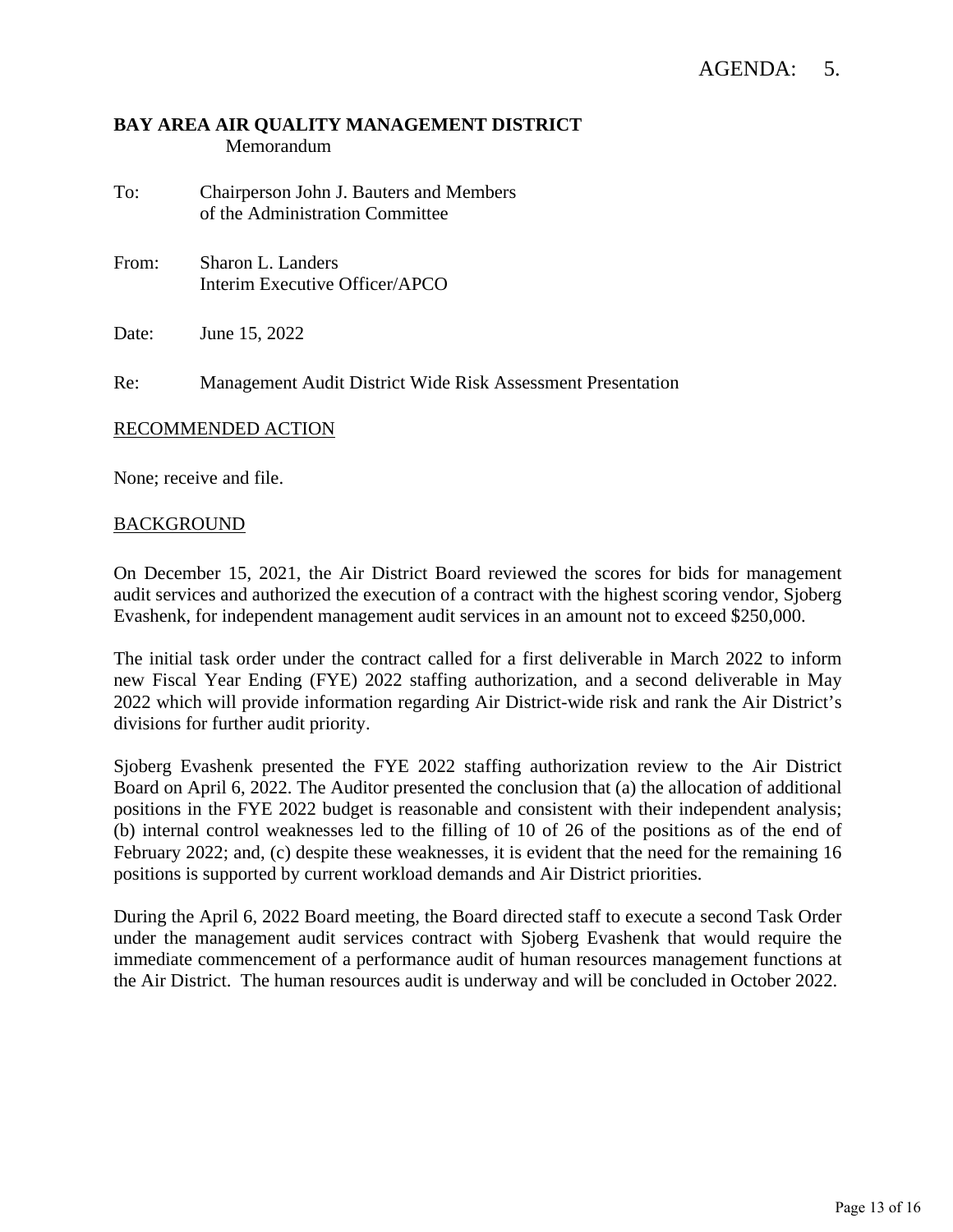## **DISCUSSION**

During today's committee meeting, the management auditor will present an overview of the District-wide Risk Assessment deliverable required under Task Order 1 and provide recommendations for additional work based on that deliverable.

## BUDGET CONSIDERATION/FINANCIAL IMPACT

None.

Respectfully submitted,

Sharon L. Landers Interim Executive Officer/APCO

Prepared by: **John Chiladakis** Reviewed by: Sharon L. Landers and George Skiles (Sjoberg Evashenk)

ATTACHMENTS:

None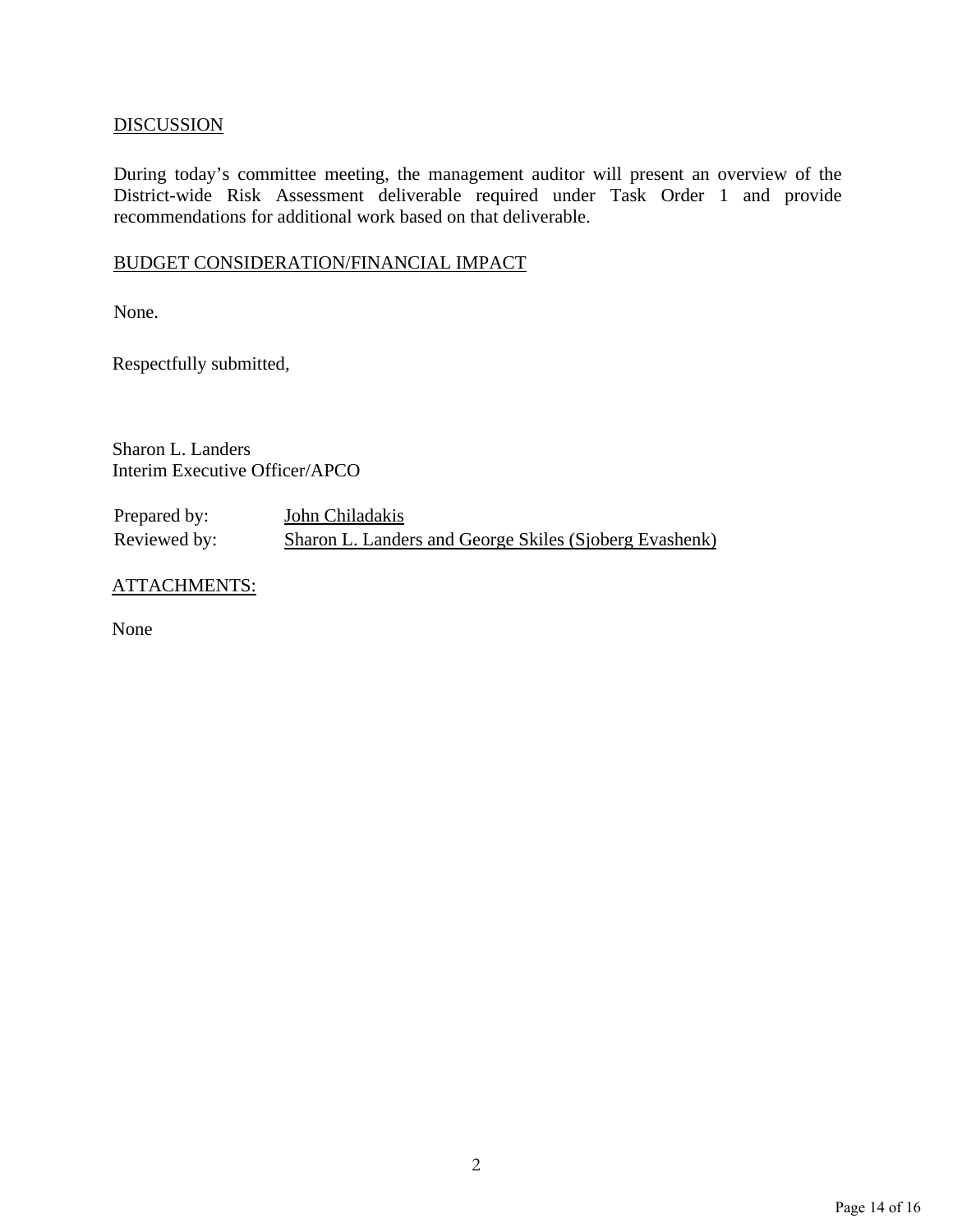## AGENDA: 6.

## **BAY AREA AIR QUALITY MANAGEMENT DISTRICT** Memorandum

- To: Chairperson John J. Bauters and Members of the Administration Committee
- From: Sharon L. Landers Interim Executive Officer/APCO

Date: June 15, 2022

Re: Bay Area Regional Collaborative (BARC) Update

#### RECOMMENDED ACTION

None; receive and file.

#### **BACKGROUND**

The Bay Area Regional Collaborative (BARC) consists of Board/Commission representatives of the four regional agencies and provides a forum for discussing issues of regional importance.

#### **DISCUSSION**

At the upcoming Administration Committee meeting, BARC Executive Director, Allison Brooks, will present the BARC Shared Work Plan.

#### BUDGET CONSIDERATION/FINANCIAL IMPACT

None.

Respectfully submitted,

Sharon L. Landers Interim Executive Officer/APCO

| Prepared by: | Michelle Beteta |
|--------------|-----------------|
| Reviewed by: | Vanessa Johnson |